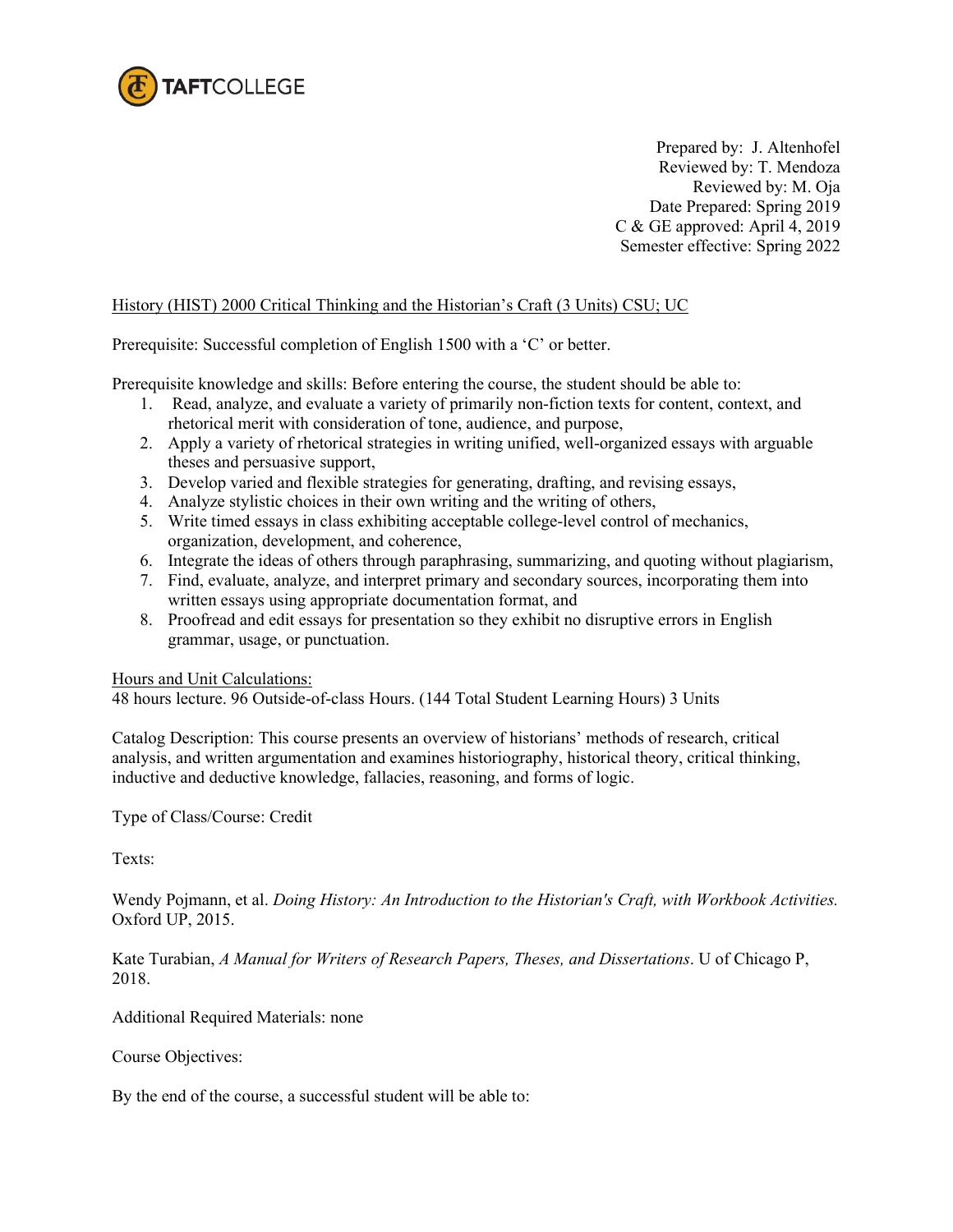

- 1. Evaluate primary and secondary sources including the author's thesis, argumentation, methodology, and use of sources recognizing the relationship of language to logic.
- 2. Create an historical argument using primary and secondary sources that distinguishes fact from judgement, and belief from knowledge.
- 3. Distinguish forms of logical reasoning, including inductive and deductive reasoning, and demonstrate their use in historical research.
- 4. Identify and address fallacies in historical analysis, as well as more general fallacies of language and thought.
- 5. Identify and effectively address common problems in the use of evidence, including contradictory and/or incomplete evidence, and identifying the assumptions upon which particular conclusions depend, and
- 6. Compose an argument that analyzes, critiques, and advocates ideas through well-supported research.

Course Scope and Content:

| Unit I   | What is the Discipline of History?<br>A. Why study History?<br>B. How to study History?<br>C. Different types of History                                                                      |
|----------|-----------------------------------------------------------------------------------------------------------------------------------------------------------------------------------------------|
| Unit II  | The Development of the Discipline<br>A. Historical Research in Ancient History<br>B. Historical Research through the 18 <sup>th</sup> Century<br>C. Historical Research from the 18th Century |
| Unit III | Historiography<br>Schools of Historical Thought<br>A.<br>B. Facts, Judgements, Beliefs, and Knowledge<br>Historical Context, Bias, and Logical Fallacies<br>C.                                |
| Unit IV  | <b>Primary Sources</b><br><b>Understanding Historical Context</b><br>А.<br><b>Evaluating Historical Evidence</b><br><b>B.</b><br><b>Understanding Historical Language</b><br>C.               |
| Unit V   | Research<br>Gathering Evidence<br>А.<br>B. Creating an Argument<br>C. Using Inductive and Deductive Thinking in an Argument<br><b>Supporting Conclusions</b><br>D.                            |
| Unit VI  | Writing<br>Separating Fact from Judgement<br>А.<br>B. Distinguishing Belief from Knowledge<br><b>Supporting Conclusions</b><br>C.                                                             |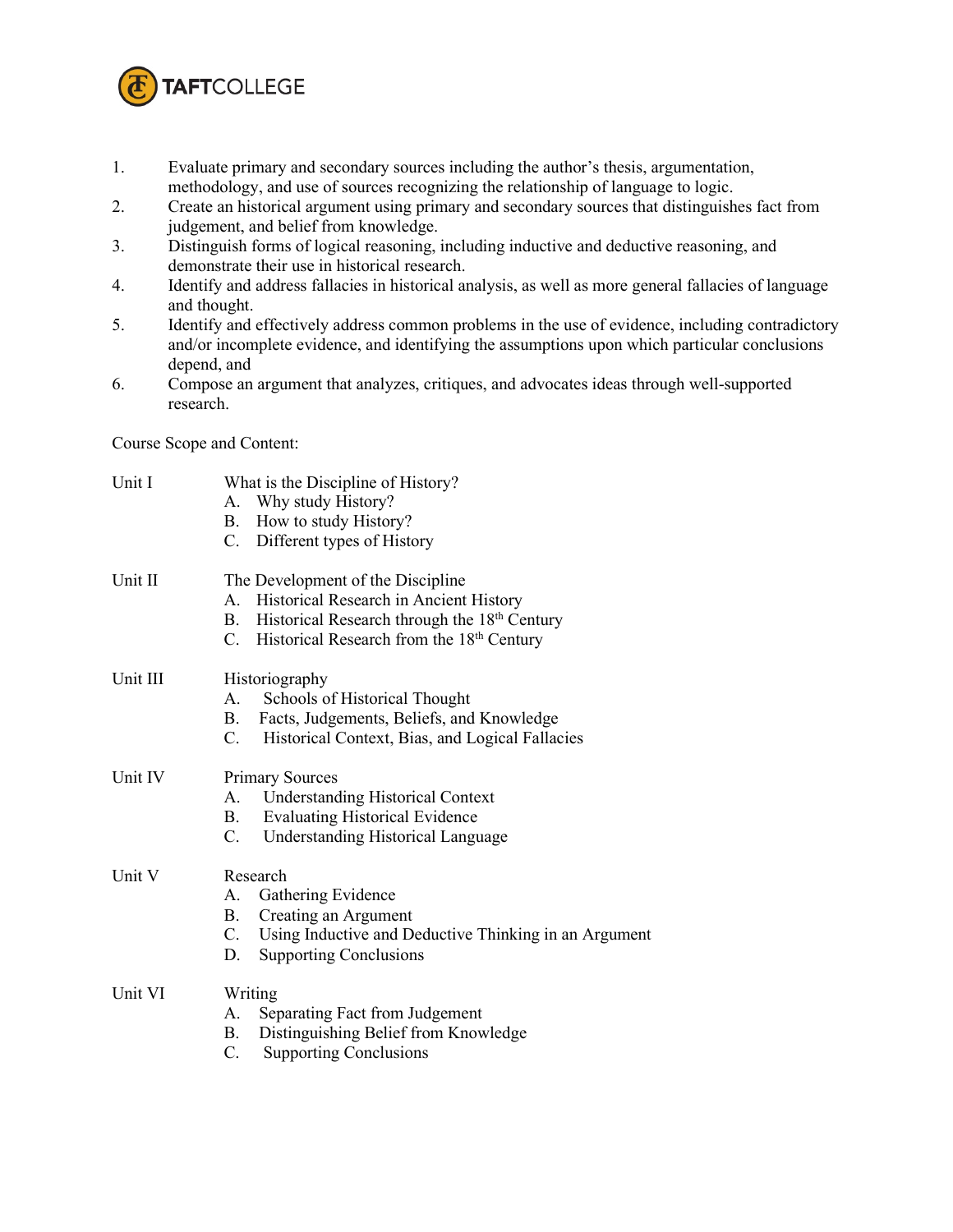

Learning Activities Required Outside of Class:

The students in the class will spend a minimum of 3 hours per week outside of the regular class time doing the following:

- 1. Reading
- 2. Writing Discussions
- 3. Conducting research
- 4. Writing a 6000-word research paper

## Methods of Instruction

- 1. Lecture
- 2. Discussion
- 3. In-class Activities
- 4. Writing

## Methods of Evaluation

- 1. 6000 word Research Paper
- 2. Historiographical Analysis
- 3. Essays

Supplemental Data:

| T.O.P. Code:                | 2205.00 History                   |
|-----------------------------|-----------------------------------|
| Sam Priority Code:          | E: Non Occupational               |
| Funding Agency:             | Y: Not Applicable                 |
| Program Status:             | 1: Program Applicable             |
| Noncredit Category:         | Y: Not Applicable                 |
| Special Class Status:       | N: Course is not a special class. |
| <b>Basic Skills Status:</b> | N: Not Applicable                 |
| Prior to College Level:     | Y: Not Applicable                 |